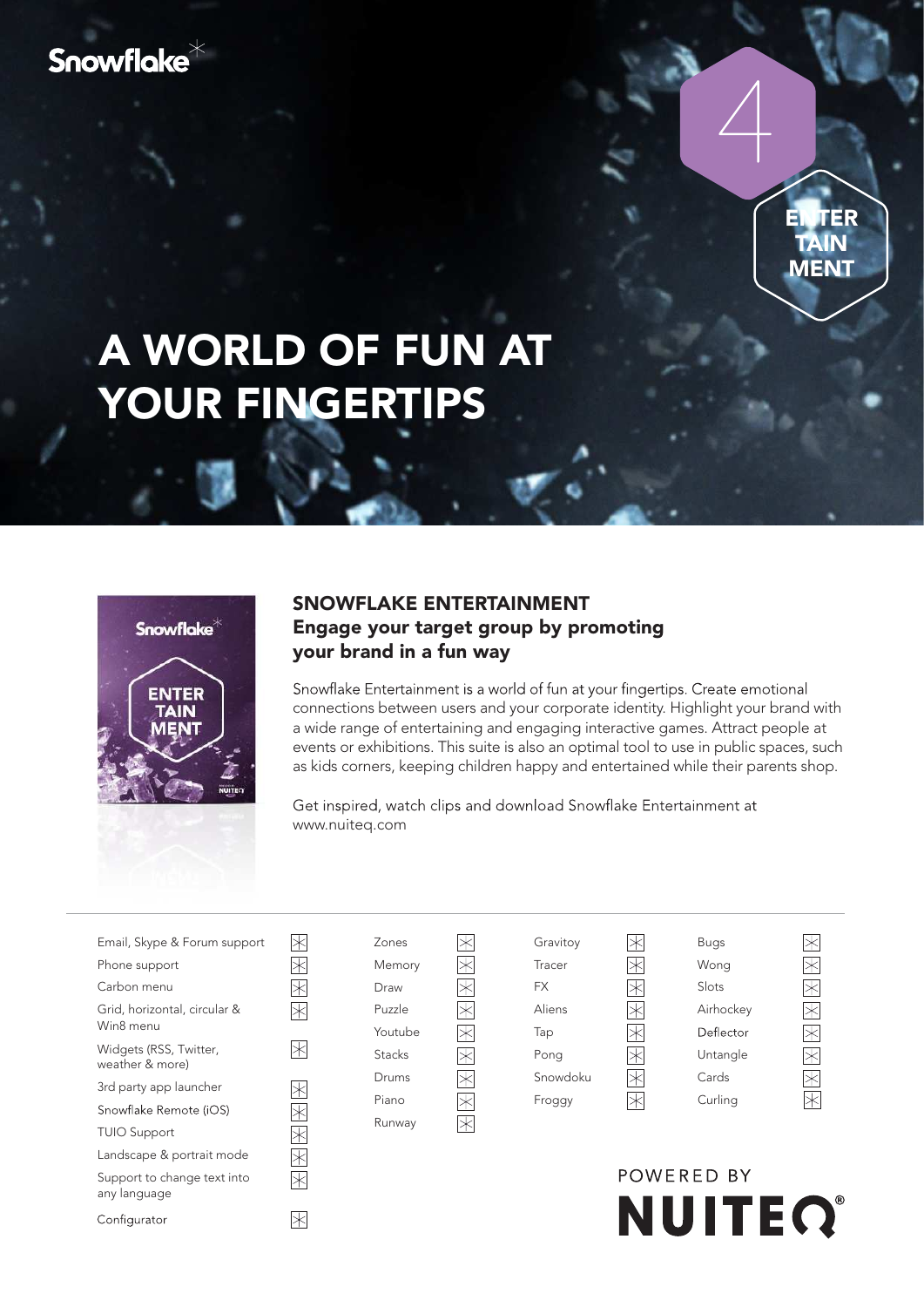



#### Zones

Divide your interactive display in sections, to leverage its multi-user collaborative capabilities.



#### Youtube View and explore your favourite Youtube channels and other video content.



#### FX

Create amazing visualisations at your fingertips, making interactive surfaces come alive in restaurants, nightclubs and hotels.



Aliens Shoot attacking aliens that raid the galaxy.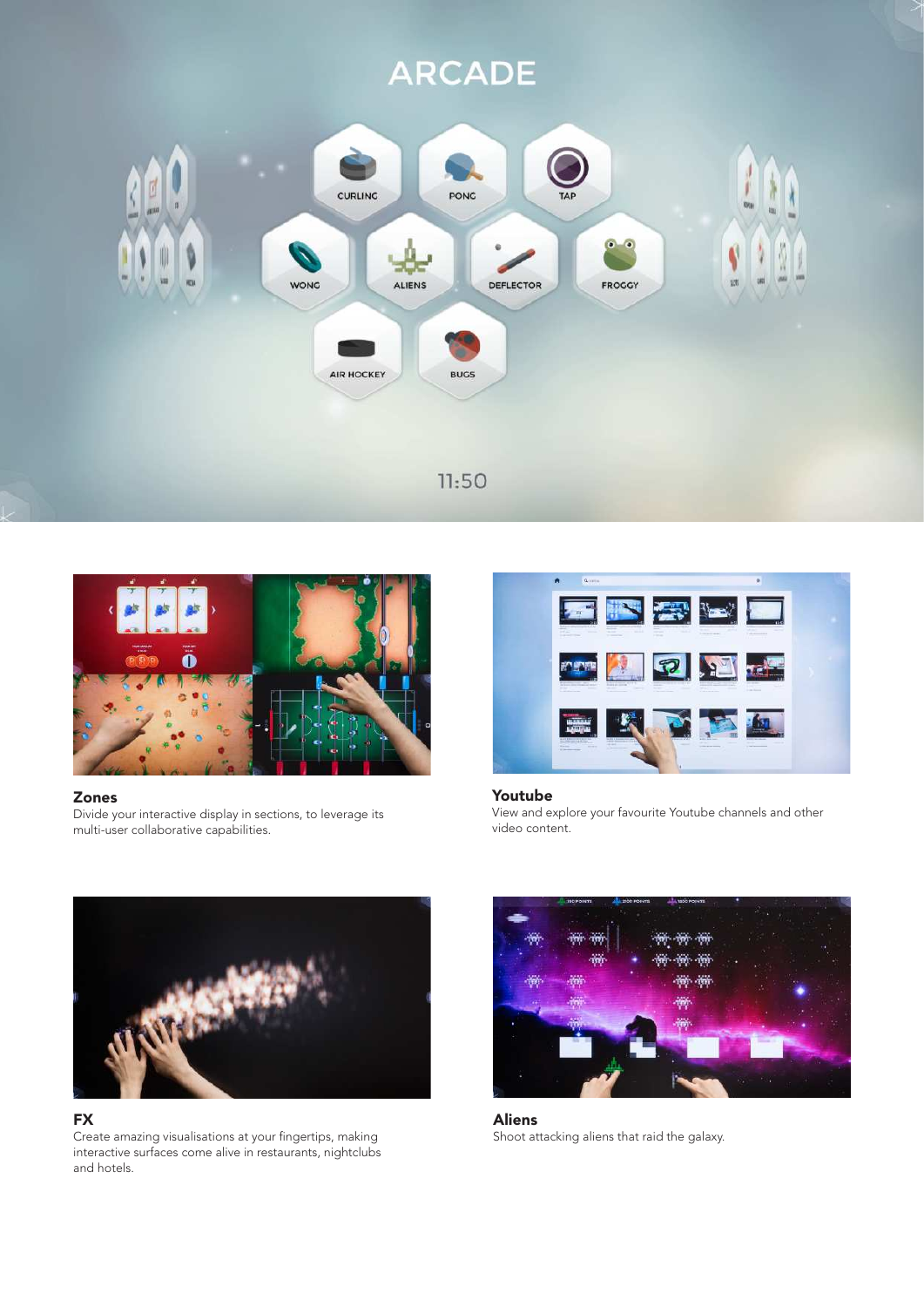

Puzzle Entertain your target audience with personalized and branded video and picture content.



Drums Rock the drum kit to create your own sounds.



#### Piano Play and record your own music.



**Tracer** 

Visualise and showcase the performance and capabilities of your interactive multitouch display.



Stacks Quickly build a stable tower as fast as possible to beat your opponent.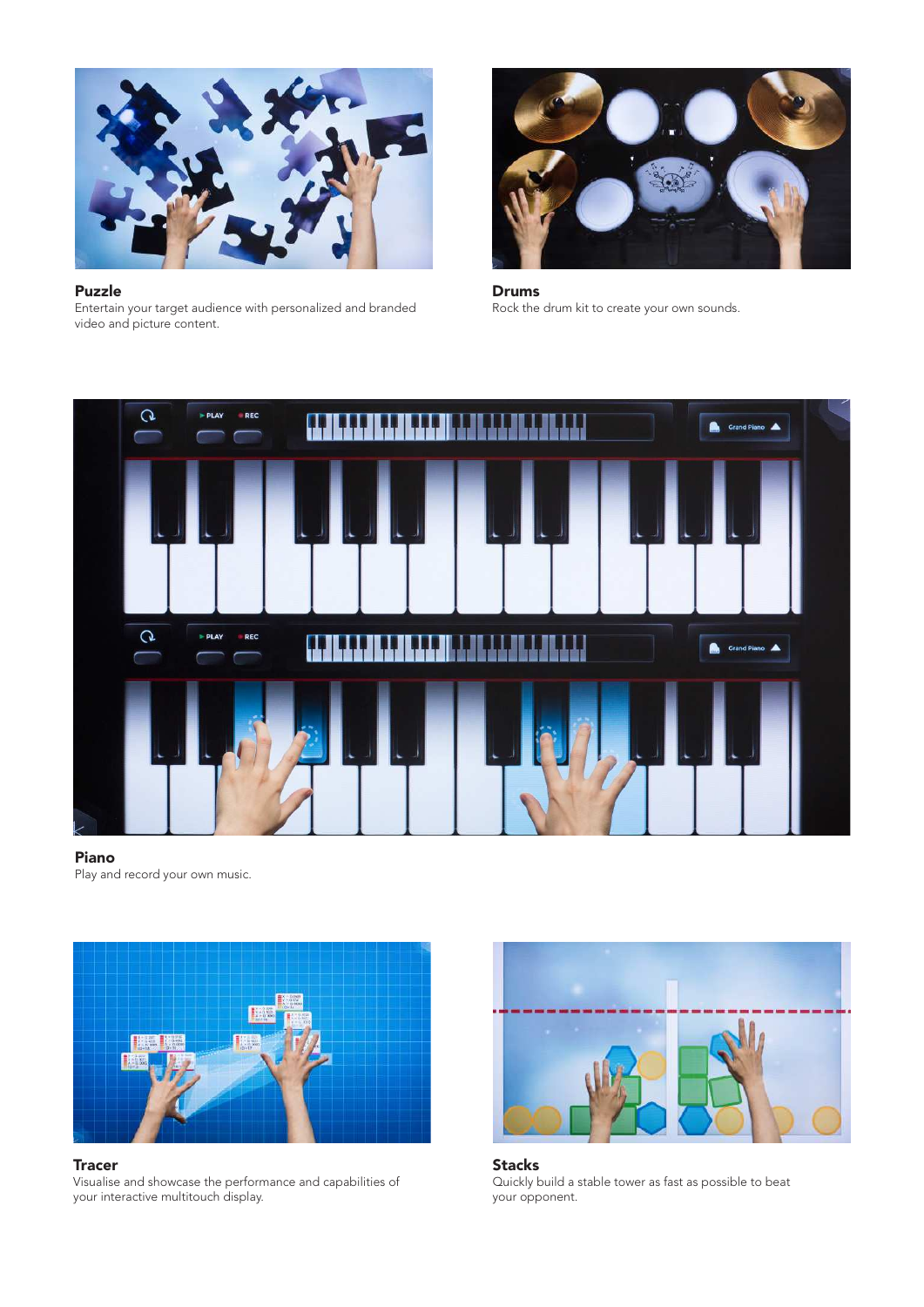

Snowdoku Solve the numbers puzzle as fast as you can.



Draw Create, save, print & email your own drawings and fun art work.



#### Runway

Land the planes on the correct runway.



Slots Play with virtual money, spin the wheels and try to win the jackpot.



Airhockey Fast paced entertaining arcade game.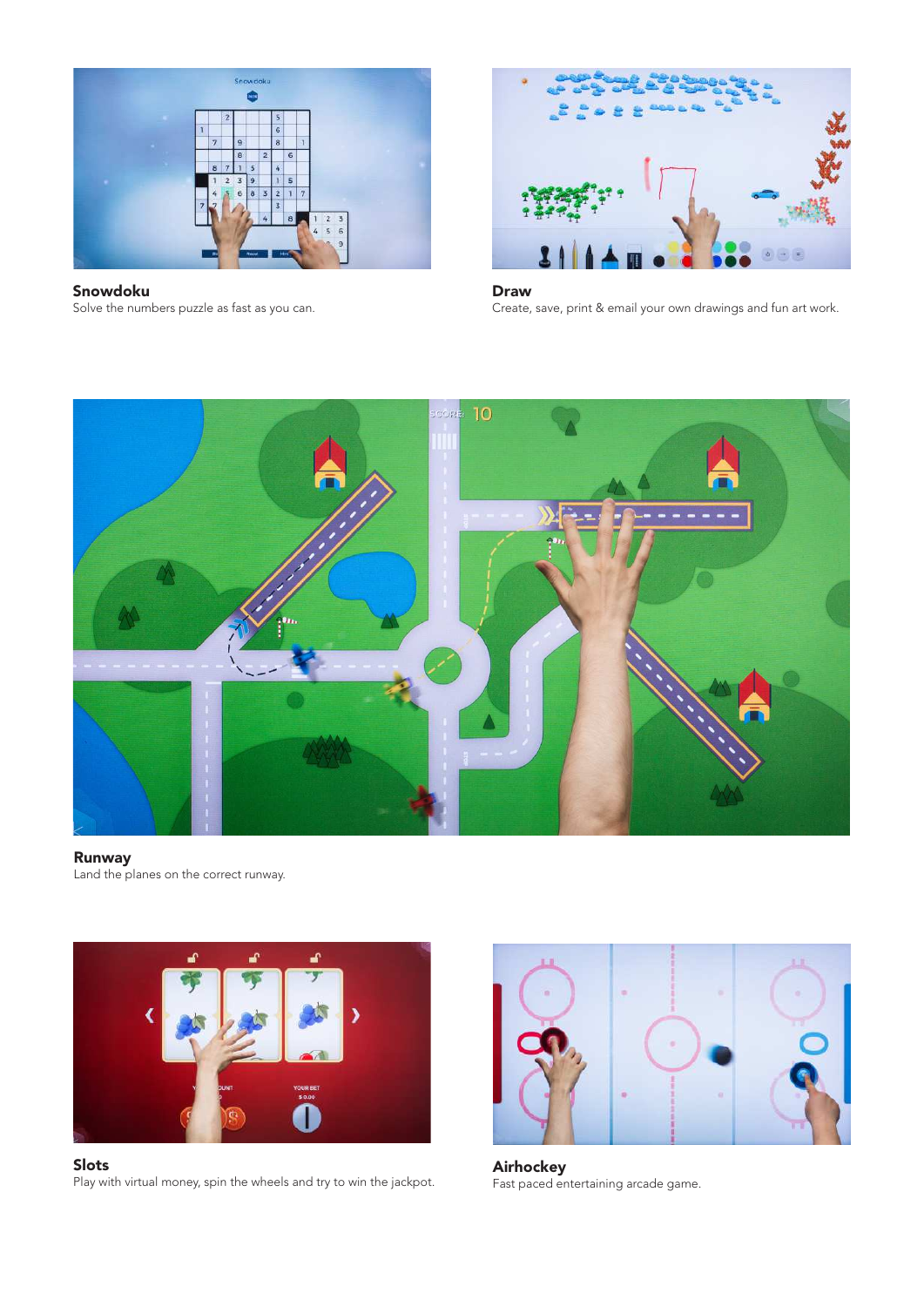

#### Untangle

Mind bending puzzle game that can be played solo or with friends.



#### Bugs

Collect bugs of the same family as fast as possible to win.



## Memory

Play a classic game of Memory with your friends.



Wong Fun multi-user twist to the classic arcade game.



**Curling** Play against your friends and beat them by points.



#### Froggy

Catch as many flies as fast as possible to get the high score.



Pong Bounce the ball into your opponents goal until you win the game.



Tap Test your speed skills by tapping the buttons as fast as you can.